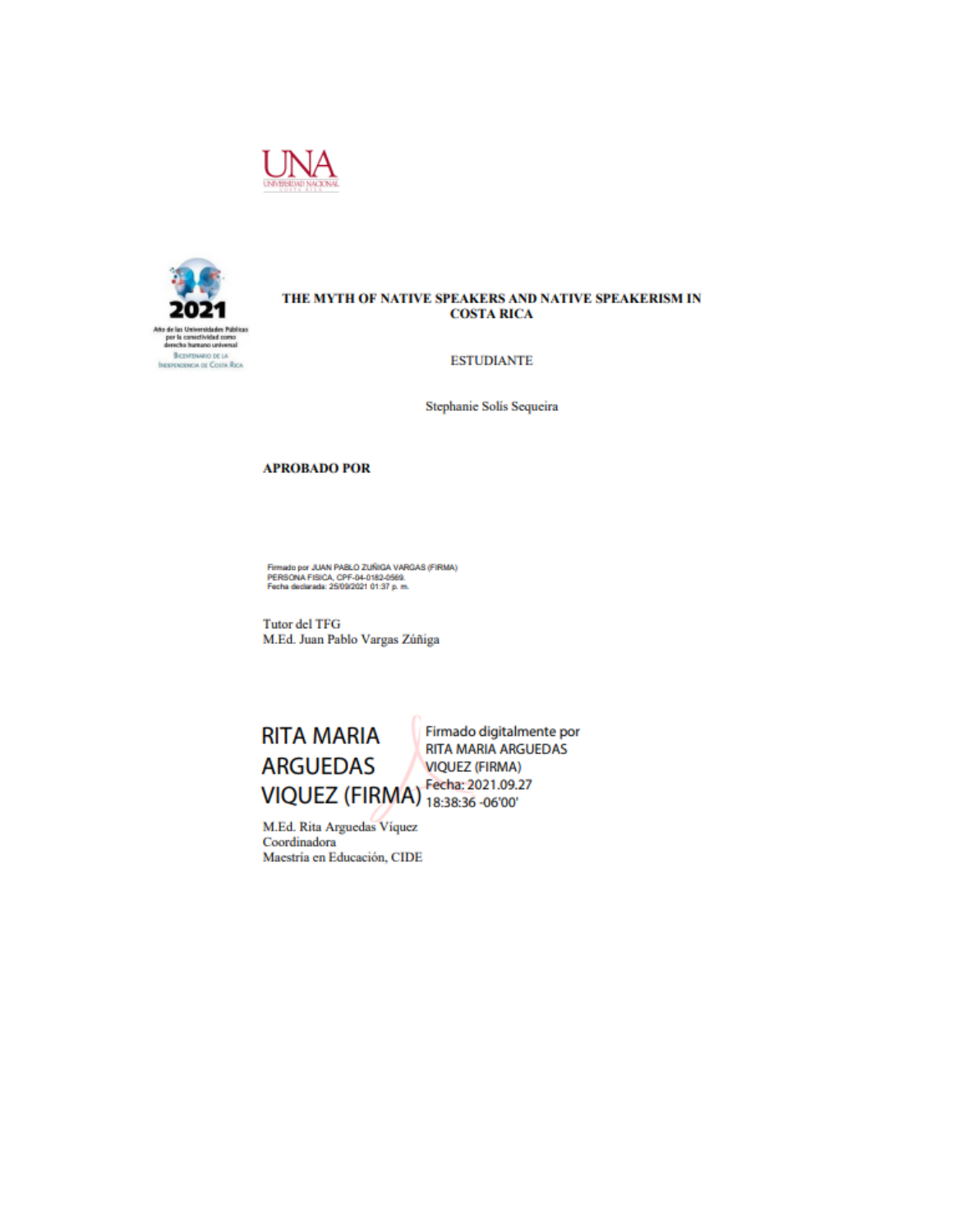

Universidad Nacional

Centro de Investigación y Docencia en Educación (CIDE)

División de Educología

Sistema de Estudios de Posgrado

Maestría en Educación con Énfasis en el Aprendizaje del Inglés

Tutores: Mag. Juan Pablo, M. Ed. Irán Barrantes Leon

Estudiante: Stephanye Solis Sequeira

Final Essay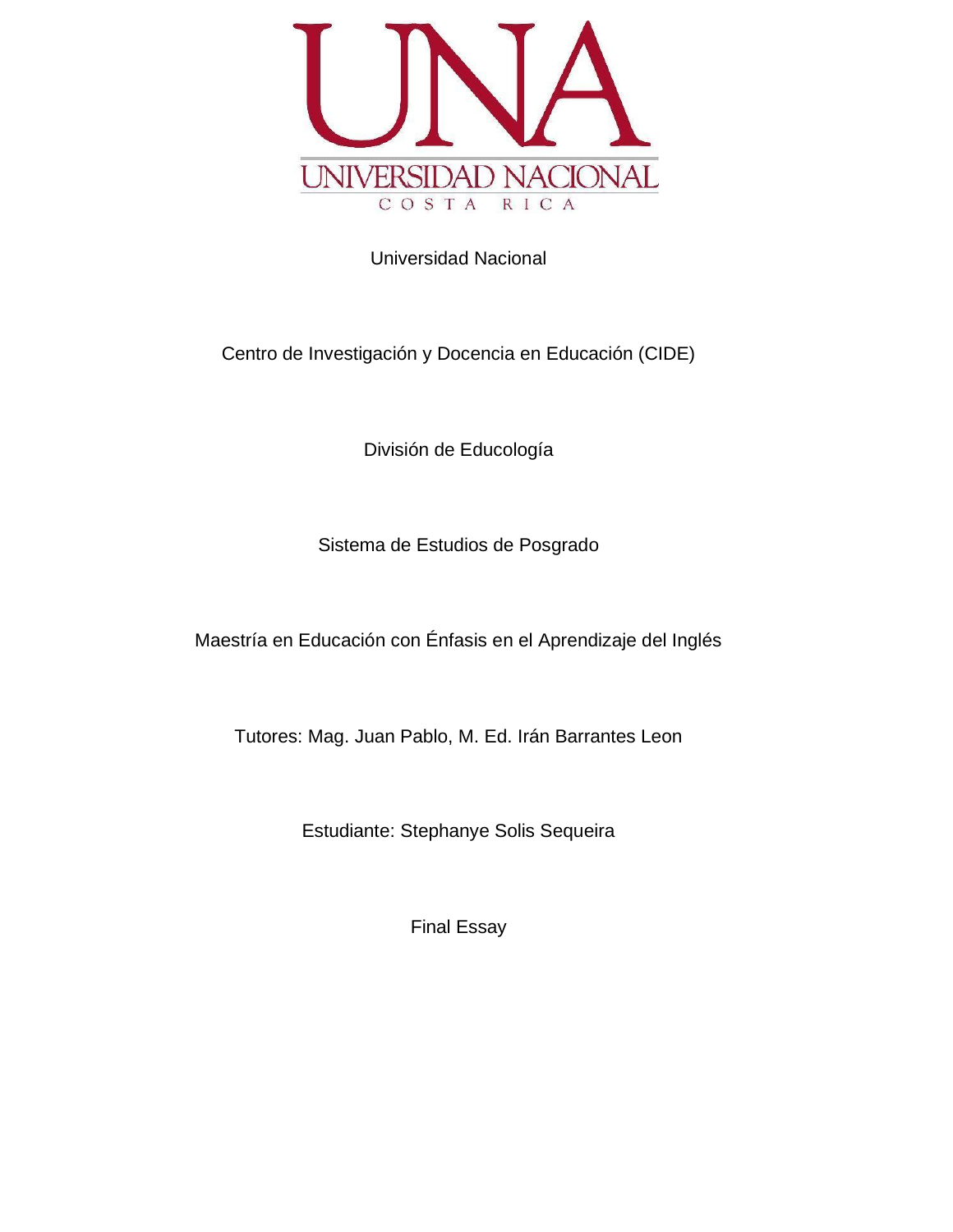# **The Myth of Native Speakers and Native Speakerism in Costa Rica**

Stephanie Solis Sequeira<sup>1</sup> Universidad Nacional de Costa Rica Costa Rica stephanie.solis1281@gmail.com

## **Abstract**

Speaking English has become the universal language which people use to communicate, nonetheless to what extent do second language learners should master English to the point of having "Native" like mastery. This essay inquires the problematic of native speakers and native speakerism and how it affects Second Language Learners (SLL) and Second Language Teachers (SLT). Also this essay describes some of the myths that exist behind the Native Speaker's teaching methodology and sheds light on how these myths reproduce discrimination towards SLL/SLT.

**Keywords:** native speakers, non-native speakers, native speakerism, English teaching

# **Introduction**

 Speaking English has become a necessity for Costa Rican people nowadays due to the requirements national and international companies currently have regarding proficiency in this language. Due to this need, people have started to invest even more in their education, such as private schools, bilingual schools, and language institutes so that they can learn

<sup>&</sup>lt;sup>1</sup> Stephanie holds a Bachelor's degree in English Teaching for Primary School from Universidad Nacional, a certification in Teaching English of Speakers of Other Languages from International TEFL & TESOL training, and a certification in E-learning from LinkedIn. She has been teaching to different types of populations for almost seven years. She has worked in the public and private sector, right now she is an English Teacher at SYKES Costa Rica in Moravia, San Jose Costa Rica, nonetheless due to the pandemic classes have been modified to virtual classes.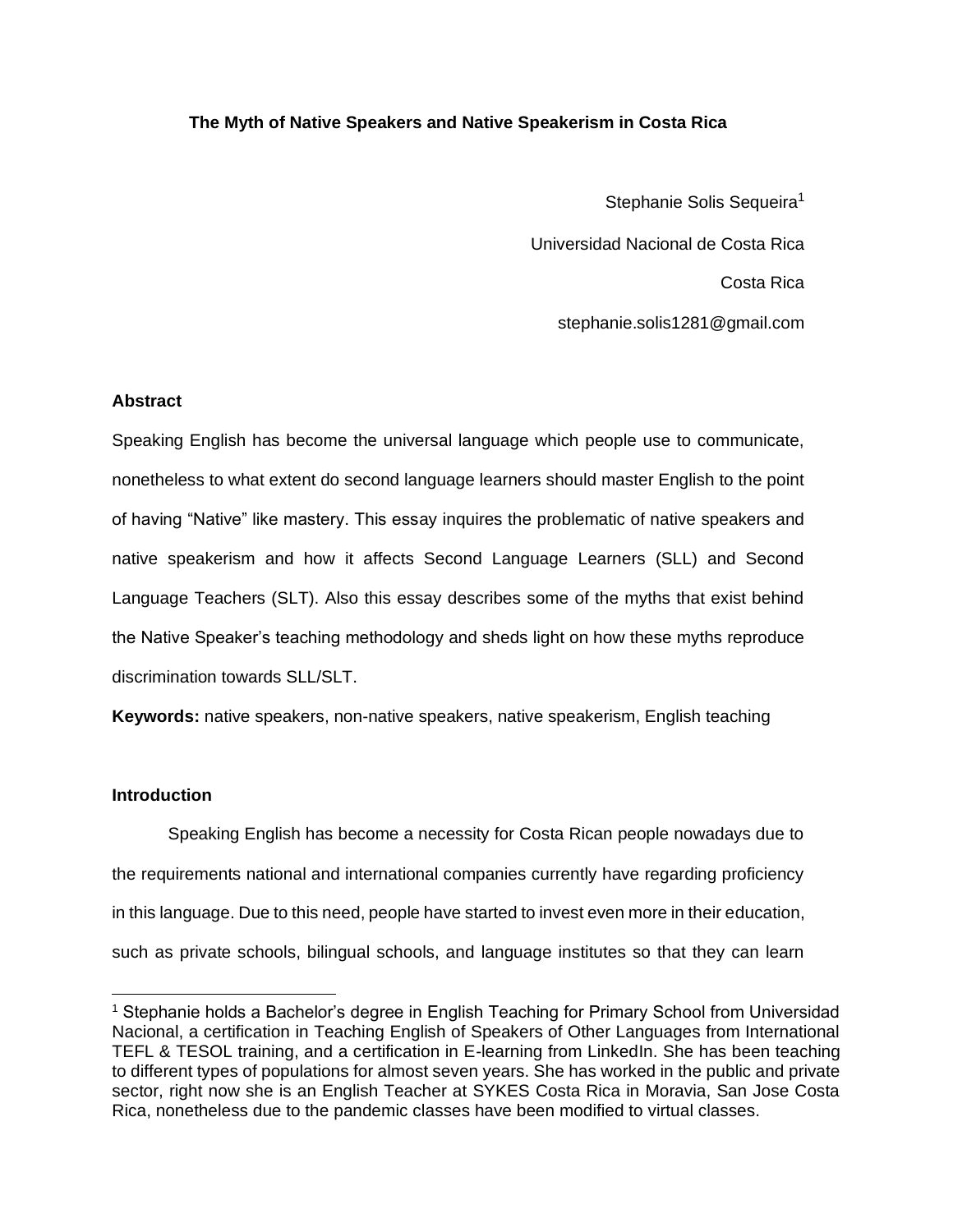easy, fast, and good English. Nonetheless, there have been some assumptions that have affected non-native speakers (NNSs) few of them include: learning from native speakers (NSs) would be much better than NNS, good English and good practices come from NS, and learning will be better because natives know more, thus linguistic aspects are better if they come from them.

With this in mind, three possible statements will be discussed: First, the concept of what good English is will be questioned. Second, some of the myths hidden behind the terminology of Native Speakers and its definition will be discussed, and third, the definition of *native speakerism*, how it started, positive and negative repercussions in the non-native community, and non-native teachers' discrimination will be addressed.

## **The Native Speaker**

The first recorded description of the native speaker is mentioned by Davies (1993) who stated that "the first language a human being learns to speak in his native language; he is native of this language" (p. 9). Pennycook (1994) also described a native speaker as the "idealized person with the complete possible innate competence in the language" (p. 175). Notwithstanding, a more simplistic definition of NS and NNS is offered by Braine (2010), who described the NS as someone who can speak the language as their first language and the NNS as the one who uses the language as a second or foreign tongue.

The native/non-native dichotomy is a complex area in linguistics due to the connotations it contains; as Braine (2010) explained, the term *native* does have a positive and better connotation: it denotes "birthright, fluency, cultural affinity, and sociolinguistic competence," while the term "non-native" denotes "minority, or marginalization and stigmatization, with the result of discrimination in terms of employability and professional advancement" (p. 9). Nonetheless, Murti (2002) made an interesting observation in recent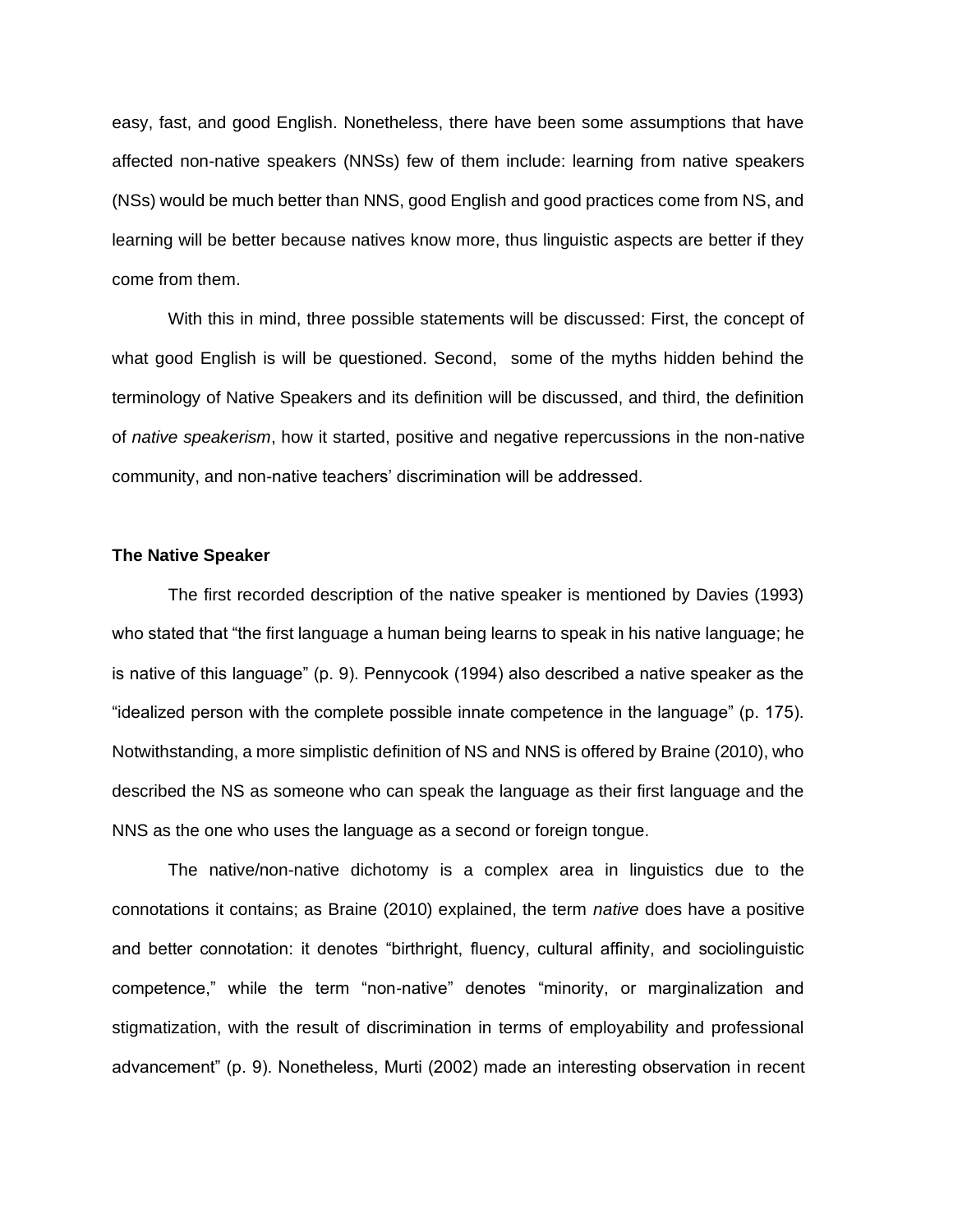history which describes how the "native" terminology was used as a negative connotation to refer to "uncivilized" or "barbaric" people (p. 27).

Competence and credibility given to non-native teachers and students are some of the negative aspects that the native speaker's myth encloses. Widdowson (1994) reinforced this thought of the NS stating that native speakers are the "authentic owners" (p. 387) of the English language, and, therefore, they are linguistically competent. In the same line, Suarez (2000) argued that native speakers are certainly considered more competent than non-native speakers; they are more trusted and less questioned in terms of language. This ideology causes non-native teachers to feel inferior to native teachers. This same thought is supported by Todd (2006), as mentioned above: NNS teachers are even discriminated against from hiring processes just by the fact of not being NS of English. This problem not only happens to NNTs in their country but also in English Speaking countries even though they are certified as English teachers or if they have degrees in English Teaching.

### **What is Good English?**

 When thinking about good English, people usually think about native speakers (NSs) -people from the USA, for example- whose grammar and pronunciation are (apparently) impeccable. In fact, whenever people talk about good English, they mostly refer to accurate use of linguistic aspects, such as pronunciation (phonetics), words (morphology), phrases, sentences (syntax), the meaning of phrases and sentences (semantics), and meaning of the context of discourse (pragmatics). And usually, people think these linguistic aspects only come in better if it is from NSs; even without any argument that supports it; many people believe in that. This idea has been so widespread that even many language schools explicitly state in their hiring posts that they only employ NS teachers (Todd, 2006), which discriminates against non-native speakers (NNS) as well as reinforcing Native Speakerism.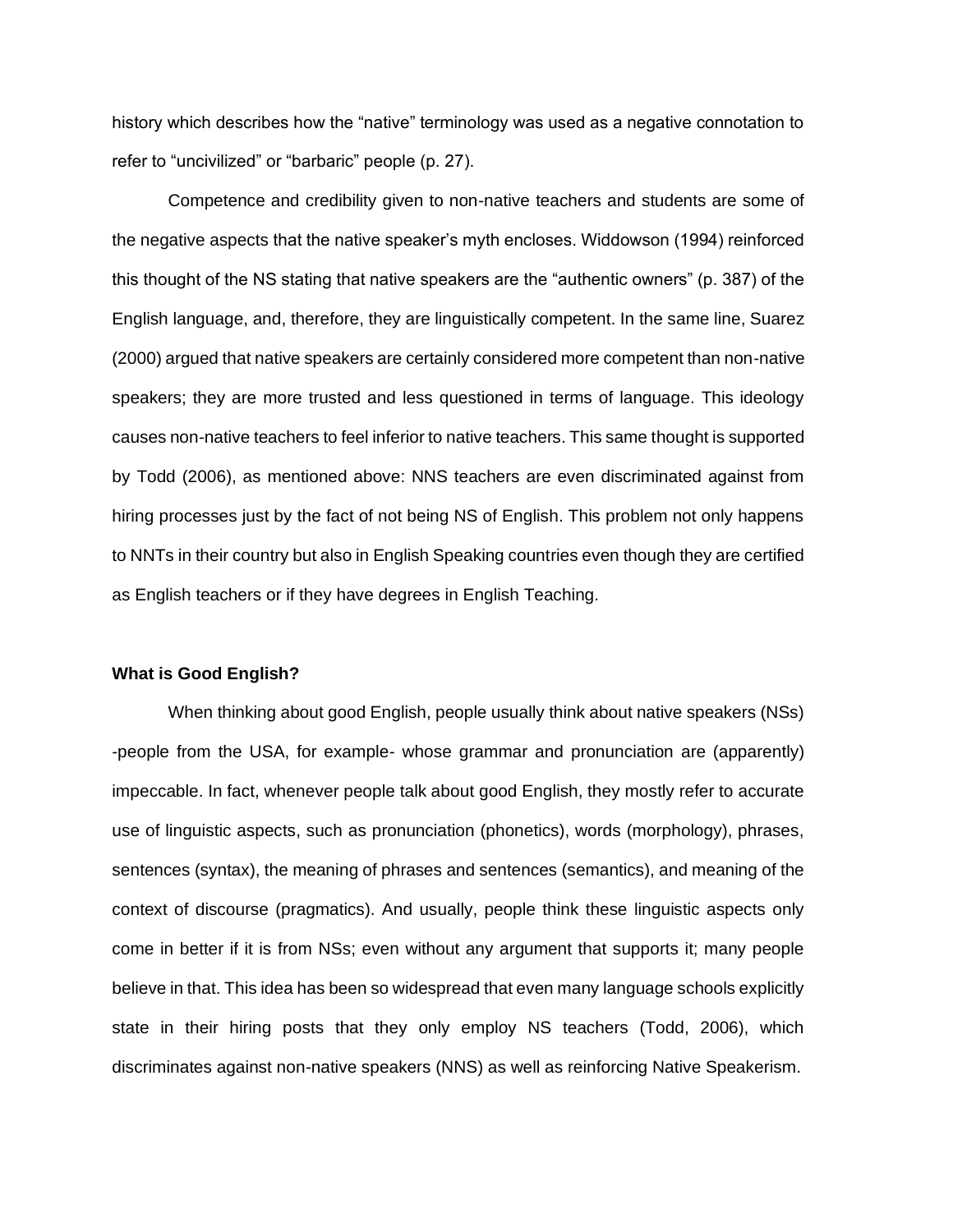In the same line, another assumption people have is that "good" English comes from NS because "they provide a better model of English" (Todd, 2006, p. 1). Nonetheless, as Todd (2006) stated, NSs "do not provide a truly proficient model of English" (p. 1), and he even affirmed that based on analysis of a corpus of informal NS teacher writing, their English proficiency is dubious. In this article, Todd (2006) quoted some of the answers received in some letters that came in the Bangkok post; here are some of them:

"Native speakers are the best teachers of their own language," "Almost all parents would rather their child be taught English by a native English speaker and are only concerned with that person's knowledge of the target language," "It is absolutely not necessary, or even advantageous, to be taught by a bilingual teacher." (p. 1)

One of the first aspects that make the term "good English" even more questionable is its usage. Almost a century ago, Fries (1925), a language teacher and a structural linguistic, debated that it was often taken for granted that language is correct only if it complies with the rules and that these rules were accepted as a measure of good and wrong, meaning that if they were used by many, then it would be considered correct (even more if it was used by scholars at that time).

In addition, in his article Fries (1925) argued, for example, whether the use of "he don't" should be condemned as correct or incorrect which normally would be thought that is incorrect. Nonetheless, nowadays correct or incorrect it is used by many people native and non-native regardless of their academic background and the reason why of its use.

Another aspect that makes us doubt the definition of *good English* is the accent and English variation that exists around the globe. This variation exists according to the state or community you belong to; as Crystal (2017) stated, people's accent is usually influenced by some sort of local variation and even more when people move around the country, so they accommodate it to the place and people they are surrounded by, he referred to the actors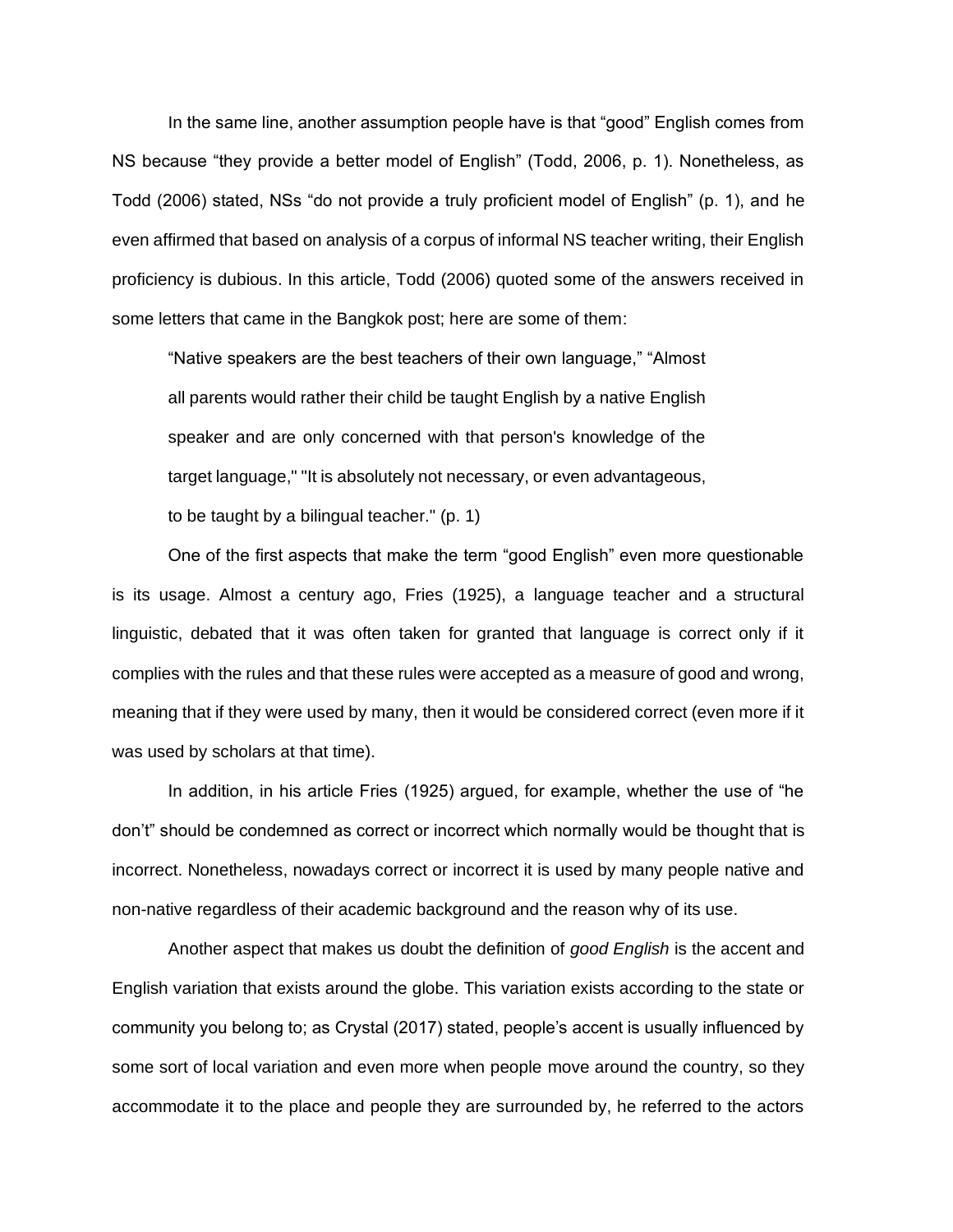and actresses that were influenced by the need of knowing more accents and variations so they could get roles either in movies or plays. Crystal (2012) also stated that English will open to new winds in linguistics due to its own global spread as well as the emergence of new varieties of English in the different territories where the language has taken root.

Taken from this perspective, good English does not really exist. *Good English* is only part of an ambiguous ideology in favor of those in power. When these aspects are questioned *Good English* becomes part of the myth that there is only one kind of English and that it is more valuable than the variations that exist. As Cristal (2012) mentioned there are many variations in English and there will be even more variations and *New Englishes* due to globalization as well as having English as a lingua franca.

## **The Myth of the Native Speaker and Arguments that Support It**

Some of the arguments educational schools and people that support NSs are that their English is better than that of NNSs in terms of pronunciation, their use of vocabulary is better and more accurate, and they do not make mistakes (Todd, 2006). However, the questions that arise with these assumptions are if they really do not make mistakes or if their pronunciation really is the best one. As Crystal (2017) stated, pronunciation has always changed due to the variations that exist in the USA as well as in other parts of the world where English is predominant. Crystal (2017) also mentions in his article that not only do we need to highlight the existence of language variation but also the nature of language change.

Another question pointed out is if NNSs really have to learn the native pronunciation (Timmis, 2002; Todd, 2016). As teachers, we find students that face difficulties in pronunciation and others for whom it is easier. We also find students wishing to sound, to be like a native and some others that do not want to fit in those two categories, therefore, as Cook (1999) stated students should not become an imitation of the native speakers but someone that can be between both languages using them when appropriate. This should be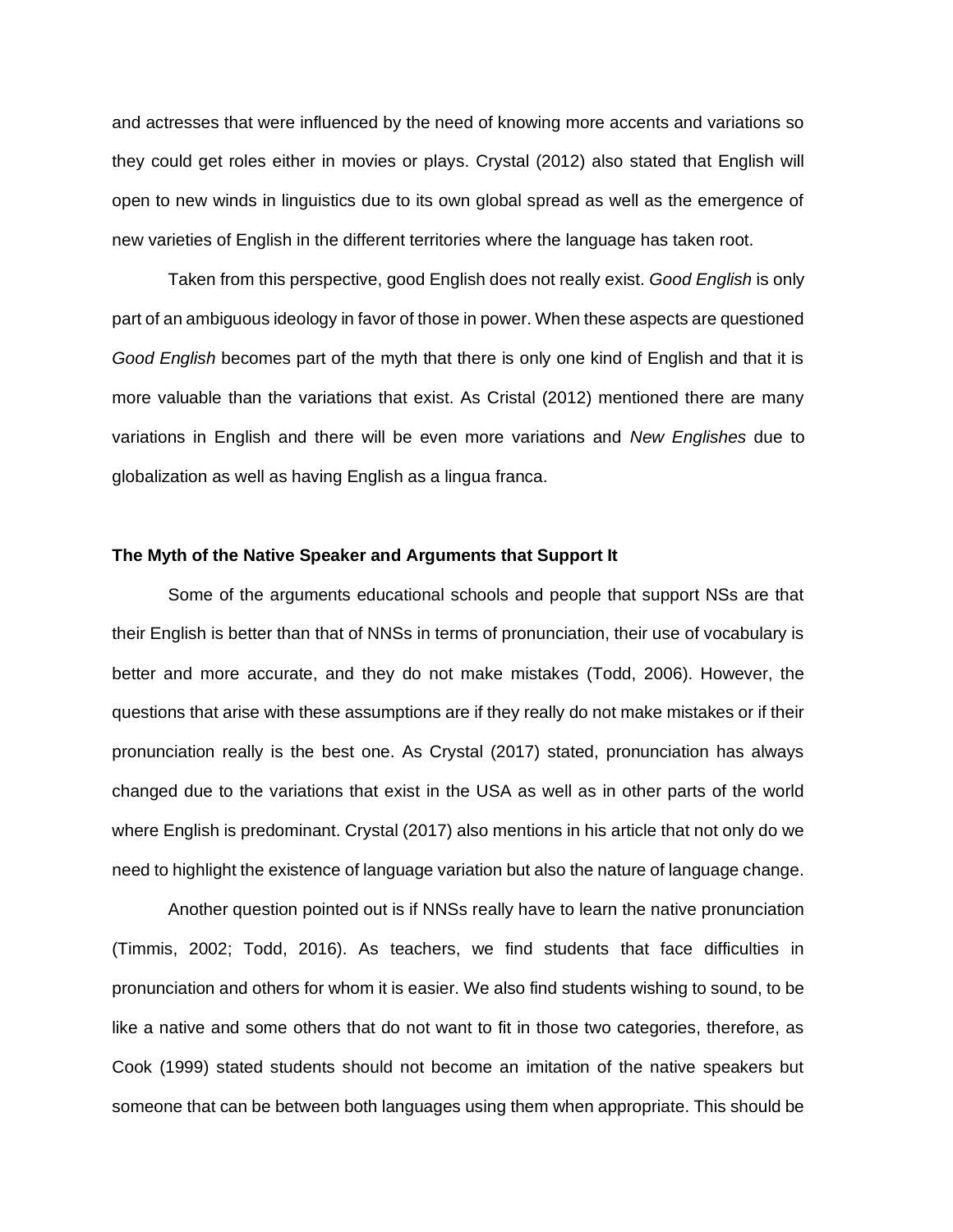the focus when teaching a second language, giving the students the opportunity to stand between both languages without pressuring them to sound or being like *natives*.

## **Native Speakerism**

Regarding native speakerism, it is a disruptive force that arises within educational cultures in the English-speaking West as well as "an established belief that 'native speaker' teachers represent a 'Western culture' from which spring the ideals of both the English language and English language teaching methodology" (Holliday, 2006, p. 385). Lowe and Kiczkowiak (2016) described native speakerism as a widespread ideology in English Language Teaching (ELT), in which those who are "native" speakers of English are perceived as better language models as well as exhibit a superior Western teaching methodology than the ones that are 'non-native speakers' (p. 2).

Lowe and Kiczkowiak (2016) also claimed that native speakerism makes use of an "us" and "them" dichotomy, in which non-native speakers are taken culturally inferior and where they need training into the "correct" method, pronunciation, grammar, and vocabulary which is led by NSs. Native speakerism also makes great use of what Holiday (2013) defined as "a cultural disbelief," which is the distrust that 'non-native speakers' can make meaningful contributions to ELT. Therefore, this ideology focuses on the benefit of *native speakers* which also uses bias and stereotypes to group people in native or native speaker side (Holiday, 2015).

The impact of native speakerism as Holiday (2006) stated can be seen from many aspects of "professional life, employment policy to the representation of language" (p. 385). This is also supported by Todd (2006) when he stated that in Thailand, even for kindergarten levels, many schools only employ NS teachers. This also happens in Costa Rica; we can find many posts in which they are looking for NSs only, or they state that a "native-like" proficiency is required. Moreover, many teachers are asked to have a C1 performance level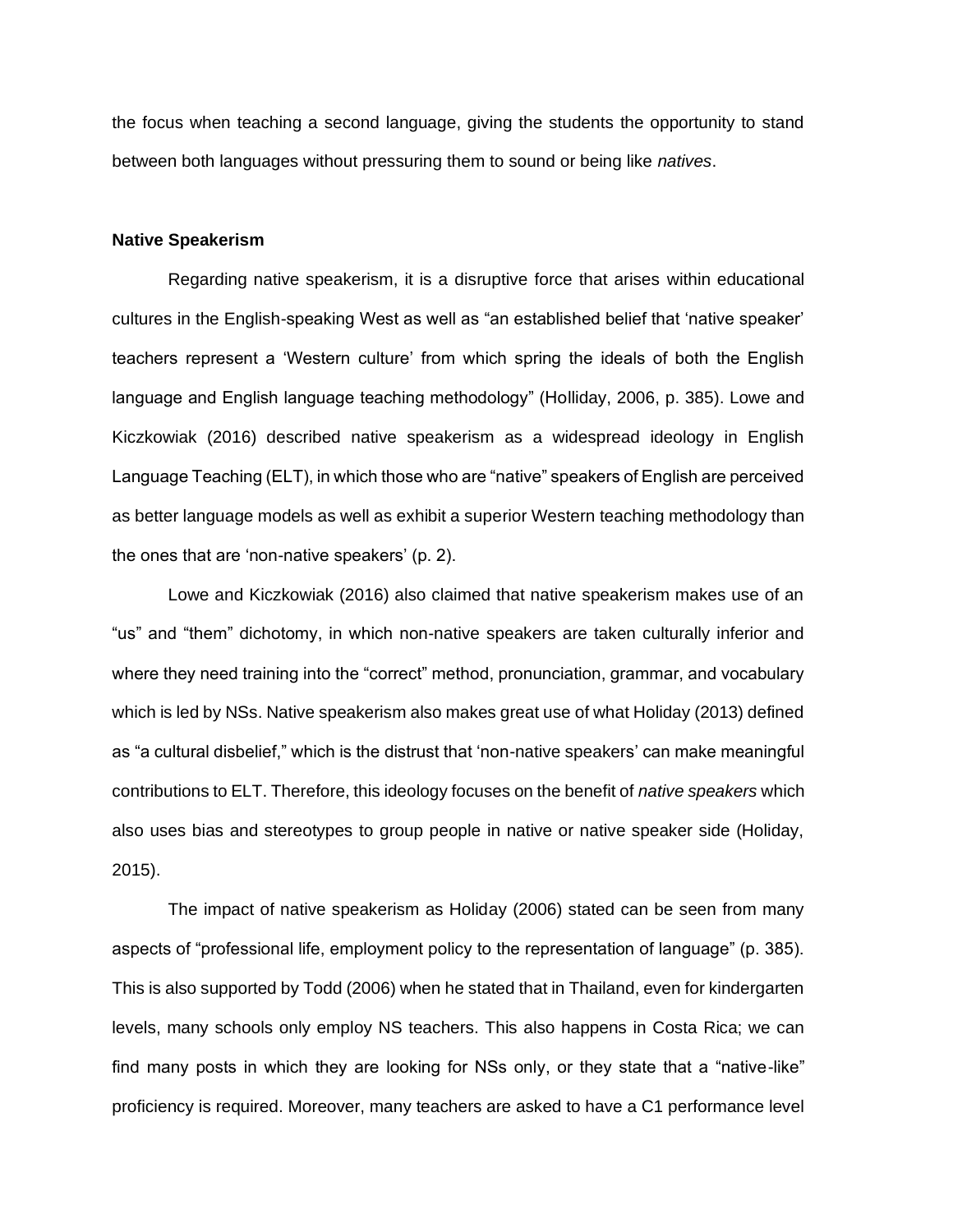on the TOEIC exam (Test of English for International Communication), which has become a requirement to apply to most teaching positions. This C1 certification gives you a standard and value as a teacher; it means that your linguistic skills have this so-called native-like control in the language, which again, is necessary to apply to many of the jobs posted and sometimes not even with the certification.

As a teacher, there have been several times in which I was rejected by some institutes because I was not a native speaker; therefore, I was taken out of the hiring process. I have also received comments from native teachers about my accent, and there have been some times in which Costa Rican teachers stated that I must get the C1; otherwise, I will not get the job because even though my teaching skills are great and my speaking skills too, they need the certification saying I have the "native-like" proficiency or so almost like a certification that validates me and gives me the value as a teacher.

The problem that arises is that these thoughts and categorization have seemed to penetrate NNS teachers and students' minds as well as language schools and with no fundament stating what is good and what is not, what is valuable and what is not. Therefore, it is not enough four or six years to get the degree that certifies people as teachers, but they have to go to a private institution, pay a high amount of money, -that not all people can afford- try to get the C1 and renew it every two years.

## **Recommendations and Conclusions**

Almost every day, students ask me how they can get that "native-like" level which really seems to worry them, and my question has always been why? What is the core reason for my students' desire to have a "native-like" level? And what does it mean to have that level? Students seem to be more anxious about being/sounding like a native more than focusing on good communication. Based on this issue, it is recommendable for teachers to focus more on teaching how to effectively communicate rather than trying to sound like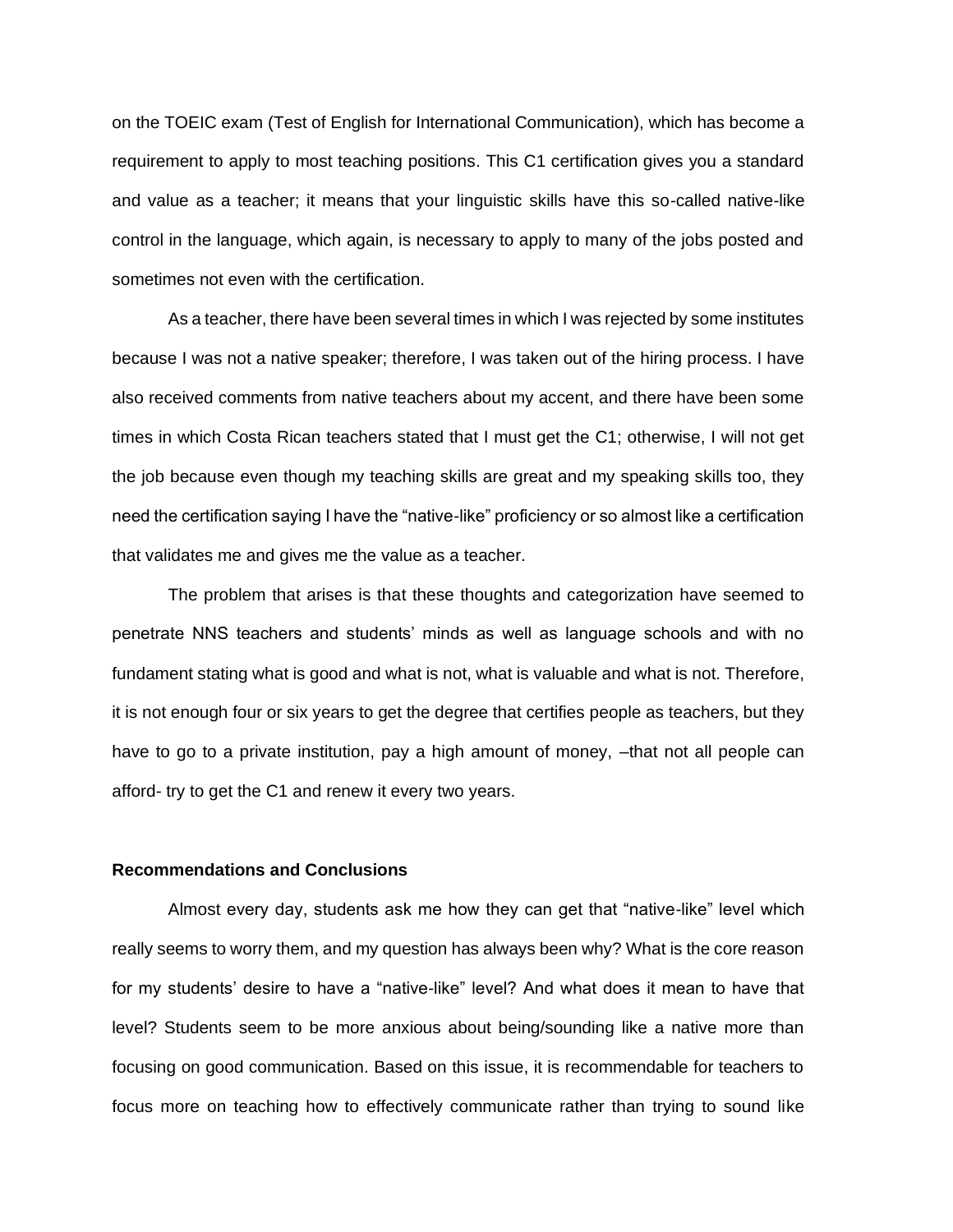"native speakers". Notwithstanding, there should not be any bias or imposture from teachers towards any of the sides, the student solely has to decide whether to practice and study hard to get the native-like proficiency or learn proficient English for communication purposes.

It is also advisable for teachers to open paths for different kinds of Englishes as well as accents, exposing students to these varieties that exist, and teaching them what really matters, which is communication. Also, making students aware of the fact that the English accents people have is relevant since that reflects part of their identity and their cultural background, and as Crystal (2017) stated, imitating natives only bereaves our culture, our personality, and who we really are. With this, it is not implied that linguistics is not important; it is indeed, but as long as variation does not get in the way of intelligibility, it is also correct, valuable, and proper. Thus, everyone should know and explain to people that students may not get that "native-like" level, but a good proficiency in communication, using the language in real contexts.

Moreover, any discrimination should not be upon students because of accent or the misconceptions mentioned below, as educators, we are in charge of motivating our students, equip them to succeed, and to think critically. However, some of the implications these topics may have are the imposition and pressure students and teachers have to achieve this level and pronunciation according to different native speakerism's views.

All in all, native speakerism is an issue that affects us all and that blinds us from the main goal when learning another language. While it is true that English is now essential to have better opportunities, we need to make sure these opportunities are open to everyone equally regardless of their nationality or accent. Educating people as well as opening spaces to talk about these problems can have a huge positive impact on how English learning is perceived, not to mention that we will be building more self-confident students.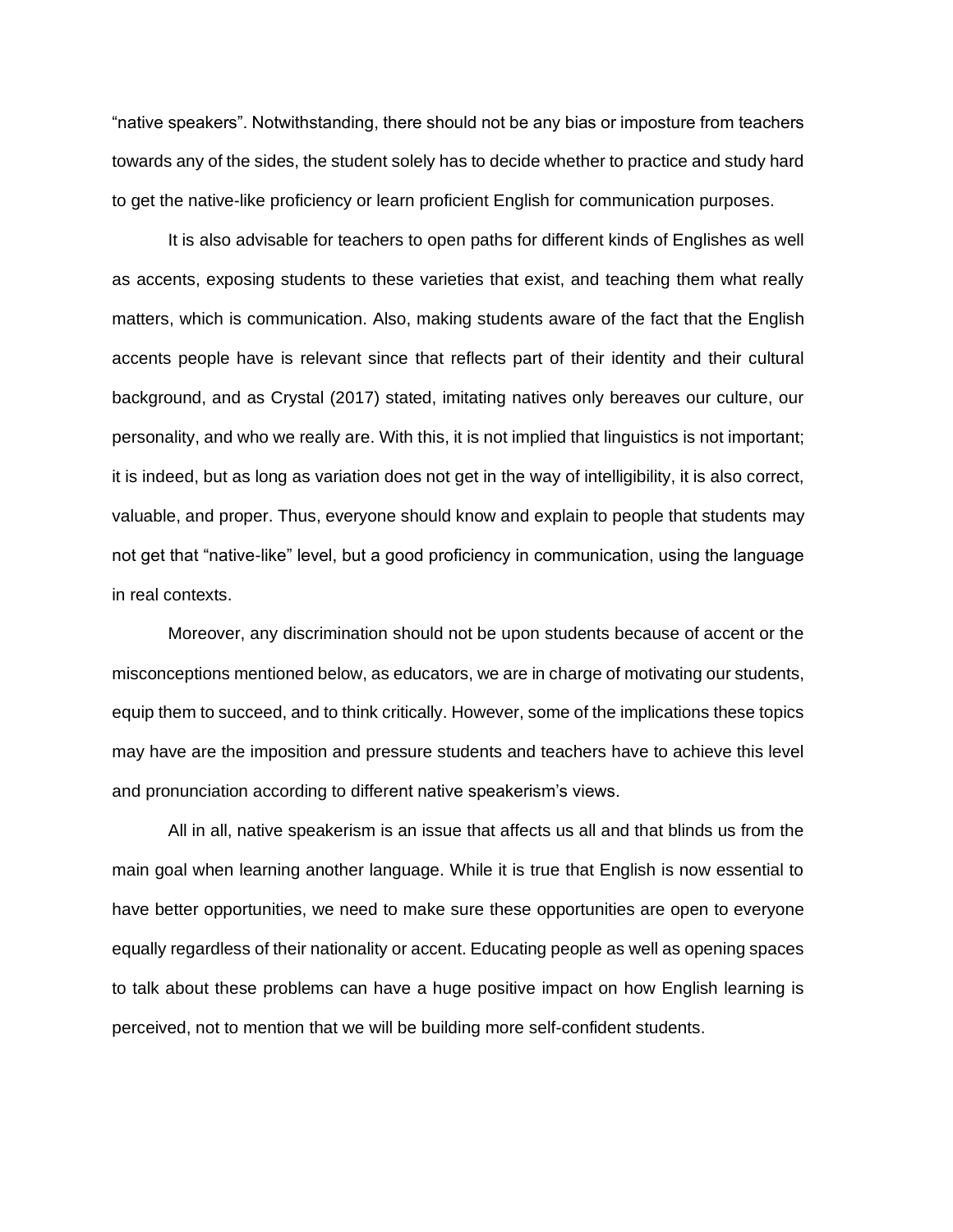### **References**

- Braine, G. (2010). *Nonnative Speaker English Teachers: Research, Pedagogy, and Professional Growth (ESL & Applied Linguistics Professional Series)* (Vol. 1). Routledge. [https://www.academia.edu/5563117/Nonnative\\_Speaker\\_English\\_Teachers\\_Research\\_](https://www.academia.edu/5563117/Nonnative_Speaker_English_Teachers_Research_Pedagogy_and_Professional_Growth_George_Braine) Pedagogy and Professional Growth George Braine
- Cook, V. (1999). Going beyond the Native Speaker in Language Teaching. *TESOL Quarterly*, *33*(2), 185–209.<https://doi.org/10.2307/3587717>
- Crystal, D. (2012). *English as a Global Language (Canto Classics)* (2nd ed., Vol. 2). Cambridge University Press.

[http://culturaldiplomacy.org/academy/pdf/research/books/nation\\_branding/English\\_As\\_A](http://culturaldiplomacy.org/academy/pdf/research/books/nation_branding/English_As_A_Global_Language_-_David_Crystal.pdf) Global Language - David Crystal.pdf

Crystal, D. (2017). *Teaching Original Pronunciation*. Oxford Scholarship Online.

[https://oxford.universitypressscholarship.com/view/10.1093/oso/9780190611040.001.00](https://oxford.universitypressscholarship.com/view/10.1093/oso/9780190611040.001.0001/oso-9780190611040-chapter-27) [01/oso-9780190611040-chapter-27](https://oxford.universitypressscholarship.com/view/10.1093/oso/9780190611040.001.0001/oso-9780190611040-chapter-27)

Davies, A. (1993). The native speaker and applied linguistics. Edinburgh: Edinburgh University Press, 1991. Pp. x + 181. *Language in Society*, *22*(2), 313–316.

<https://doi.org/10.1017/s0047404500017231>

Fries, C. C. (1925). What Is Good English? *The English Journal*, *14*(9), 685–697.

<https://doi.org/10.2307/802016>

Holliday, A. (2006). Native-speakerism. *ELT Journal*, *60*(4), 385–387.

<https://doi.org/10.1093/elt/ccl030>

- Holliday, A. (2013). 1. 'Native Speaker' Teachers and Cultural Belief. *Native-Speakerism in Japan*, 17–26.<https://doi.org/10.21832/9781847698704-005>
- Holliday, A. (2015). Native-speakerism: Taking the Concept Forward and Achieving Cultural Belief. *(En)Countering Native-Speakerism*, 11–25.

[https://doi.org/10.1057/9781137463500\\_2](https://doi.org/10.1057/9781137463500_2)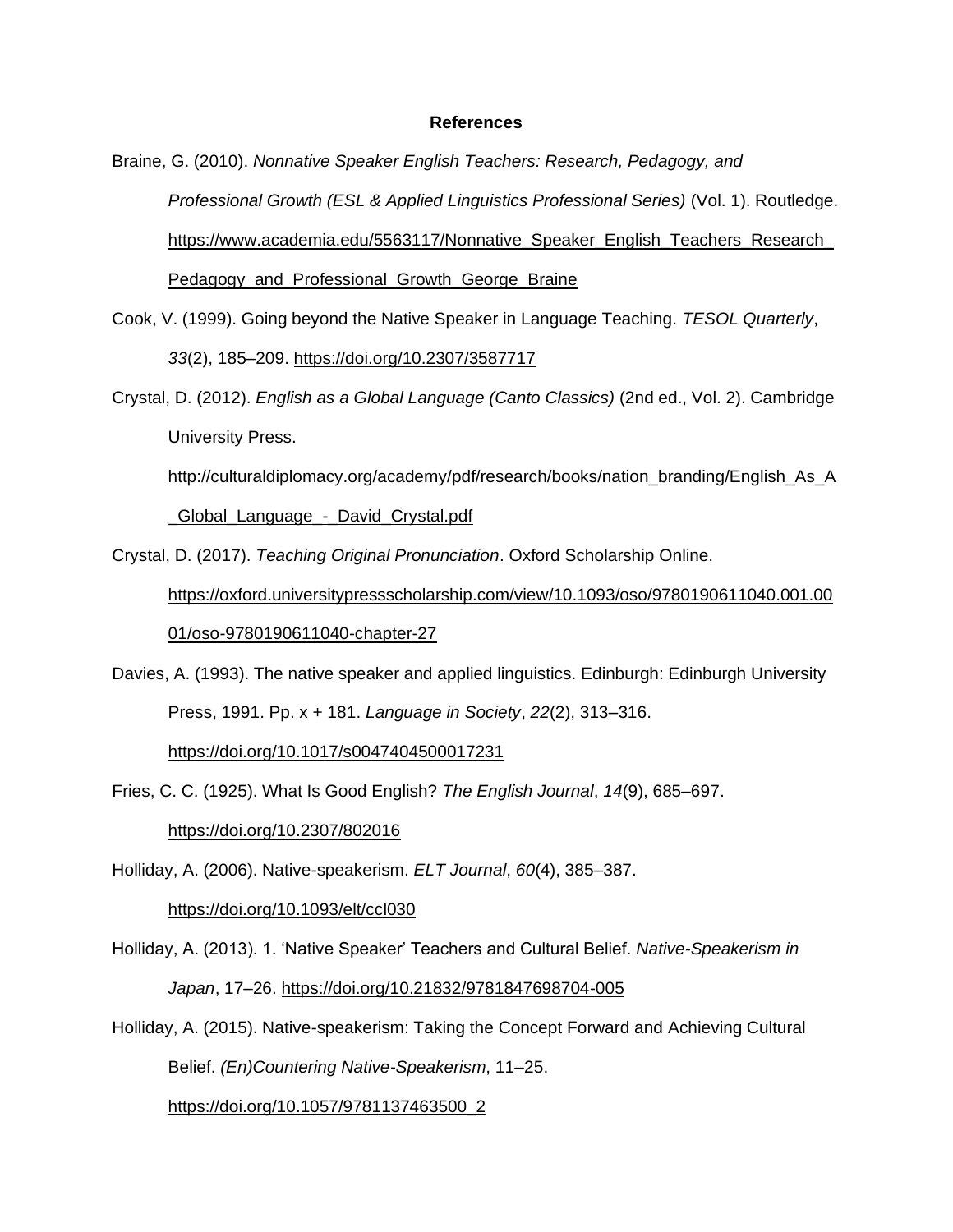- Lowe, R. J., & Kiczkowiak, M. (2016). Native-speakerism and the complexity of personal experience: A duoethnographic study. *Cogent Education*, *3*(1), 1264171. <https://doi.org/10.1080/2331186x.2016.1264171>
- Murti, K. (2002). Whose Identity? The Nonnative Teacher as Cultural Mediator in the Language Classroom. *Adfl*, *34*(1), 26–29.<https://doi.org/10.1632/adfl.34.1.26>
- Pennycook, A. (1994). *The Cultural Politics of English as an International Language (Language In Social Life)* (1st ed.). Routledge.<https://doi.org/10.4324/9781315843605>
- Suarez, J. (2000, November). *HLT Magazine (November 2000) - Major Article*. Pilgrims Ltd. <http://old.hltmag.co.uk/nov00/mart1.htm>
- Timmis, I. (2002). Native-speaker norms and International English: a classroom view. *ELT Journal*, *56*(3), 240–249.<https://doi.org/10.1093/elt/56.3.240>
- Todd, R. W. (2006, December 29). *The Myth of the Native Speaker as a Model of English Proficiency | rEFLections*. REFLections. [https://so05.tci](https://so05.tci-thaijo.org/index.php/reflections/article/view/114302)[thaijo.org/index.php/reflections/article/view/114302](https://so05.tci-thaijo.org/index.php/reflections/article/view/114302)
- Widdowson, H. G. (1994). The Ownership of English. *TESOL Quarterly*, *28*(2), 377–389.

<https://doi.org/10.2307/3587438>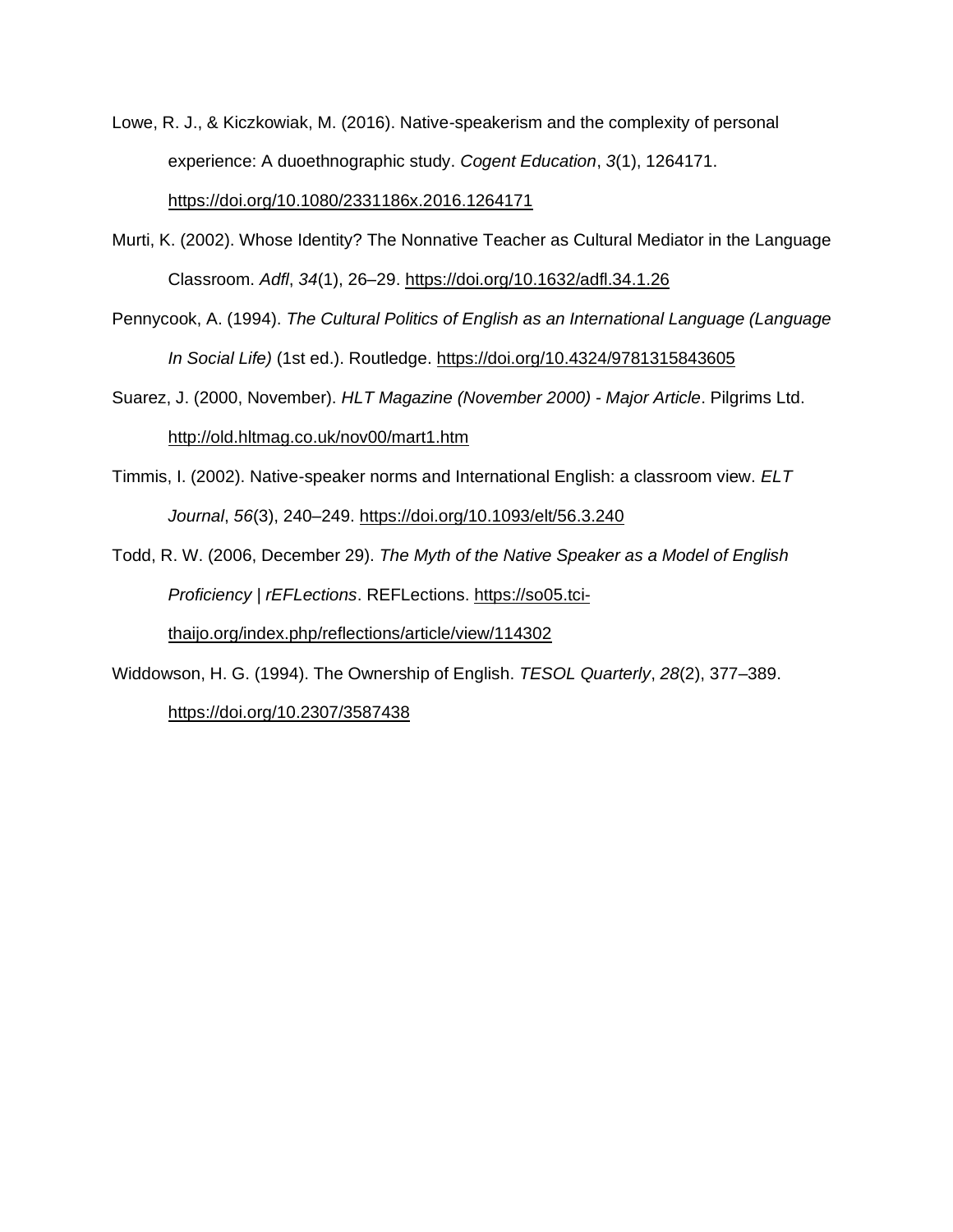## **DECLARACIÓN JURADA**

Yo, Stephanie Yesenia Solis Sequeira, cédula de identidad 115730467, estudiante de la Universidad Nacional, declaro bajo fe de juramento y consciente de la responsabilidades penales de este acto, que soy autor intelectual del Trabajo Final de Graduación Titulado "The Myth of Native Speakers and Native Speakerism in Costa Rica", para optar por el grado de Maestría en Educación con énfasis en el Aprendizaje del Ingles.

Firma

Heredia, a los 09 días del mes de Septiembre del año 2021.